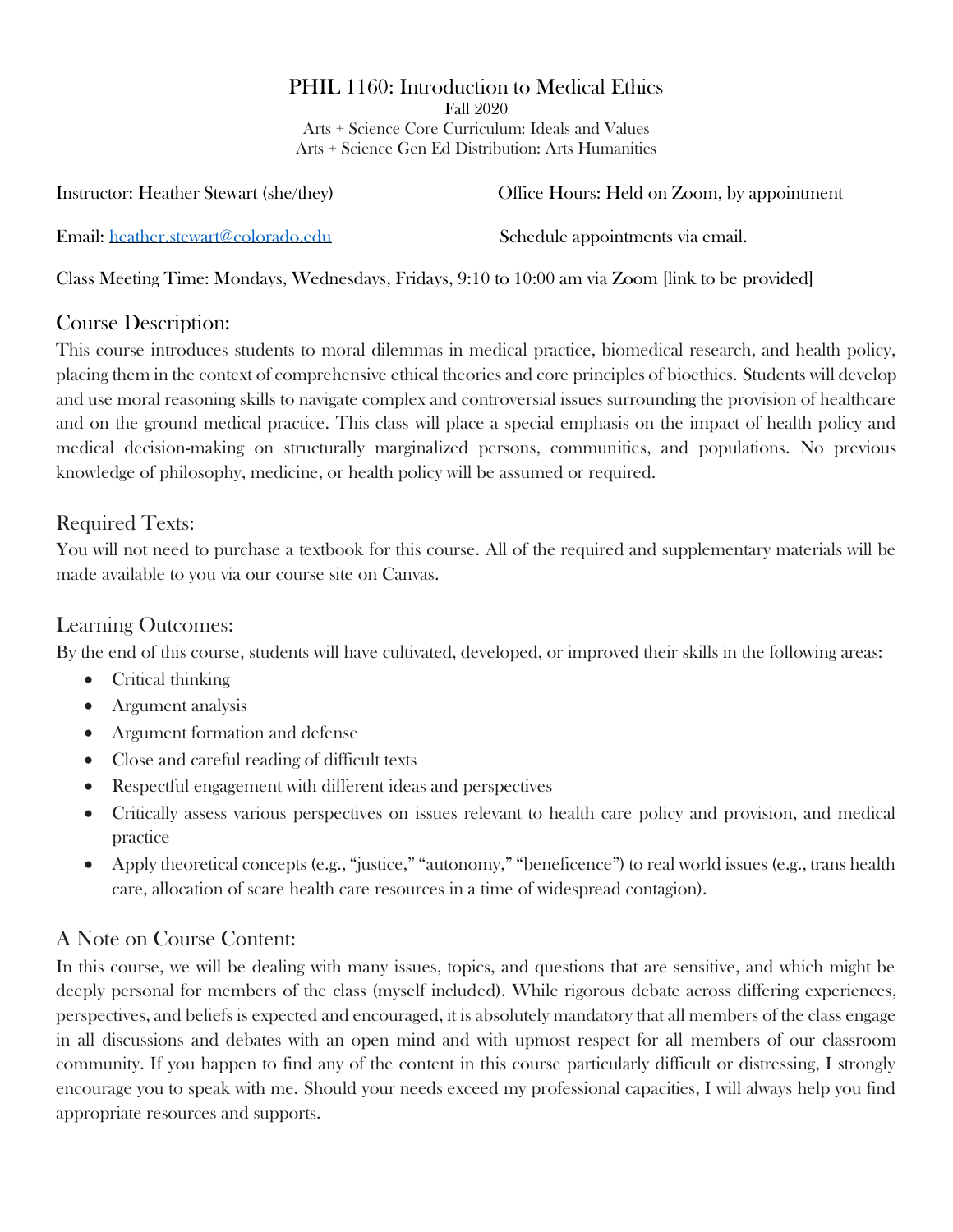#### Evaluation:

The following assignments will be required of you in this course:

- Participation: 10%
- Response Papers: 30%
- Exams: 60%

Participation: You are expected to attend class meetings via Zoom, however, your mere presence (while appreciated!) is not sufficient to earn your participation marks for the course. You must be an active learner, participant, and discussant in the course. You can earn your participation marks in a variety of ways: by asking questions and contributing to course discussions via zoom, by participating in forum discussions, and by participating in Zoom activities (e.g., breakout room discussions, polls, "thumbs up" games, etc.).

Philosopher Olivia Bailey has offered some of the many ways to participate in philosophical discussions, some of which include: restating someone else's claim in your own words, restating your own claim differently, reconstructing an argument in your own words, offering new or different reasons for someone else's argument, offering an objection to someone else's argument, offering a response to an objection that has been raised, recapping the discussion, inviting contributions from others, directing attention to relevant passages of the text, asking clarificatory questions, asking for a definition of a word that is in use, offering a case study or example, identifying an assumption, and more. I encourage you to look at Prof. Bailey's handout on participating in philosophy, which can be found here: [https://obailey.weebly.com/uploads/1/0/5/6/105611057/but\\_how\\_do\\_i\\_participate\\_.pdf.](https://obailey.weebly.com/uploads/1/0/5/6/105611057/but_how_do_i_participate_.pdf)

Response papers: You will have two response papers worth 15% each, for a total 30% of your course grade. These are expected to be between 900 and 1000 words. The response papers have two aims: 1) to demonstrate that you understand the course content (e.g., a particular position or argument that we have discussed), and 2) to allow you to take and defend a position of your own (e.g., to offer a counterargument to a position we have read, or to defend one position over another). These are to be written as formal papers, and will require proper citations and a bibliography. These papers are designed to help you develop skills in close reading and textual analysis, as well as to enhance your skills in argument analysis and written communication.

Exams: You will have two short essay based, take home exams. These will be worth 30% each, comprising 60% of your overall course grade. These will be open "book" (or, open article!) and open note. You can utilize any resources from the course, though you will be expected to demonstrate your knowledge and understanding of course concepts and arguments by putting them in your own words.

You will receive more details about response papers and exams closer to the assignment dates.

#### Grade Breakdown:

| $A^{+}$ : 97-100 | B+: 87-89         | $C^{+}$ : 77-79   | $1)+:69-67$ | $F: 59$ or below |
|------------------|-------------------|-------------------|-------------|------------------|
| $A: 93-96$       | B: 83-86          | $C: 76-74$        | 1:66-64     |                  |
| $A - 90 - 92$    | <b>B</b> -: 80-82 | $C_{\Xi}$ : 73-70 | D-: 63-60   |                  |

\*Note: I do not offer extra credit. The expectation is that all students meet the same evaluative standards to receive any particular mark.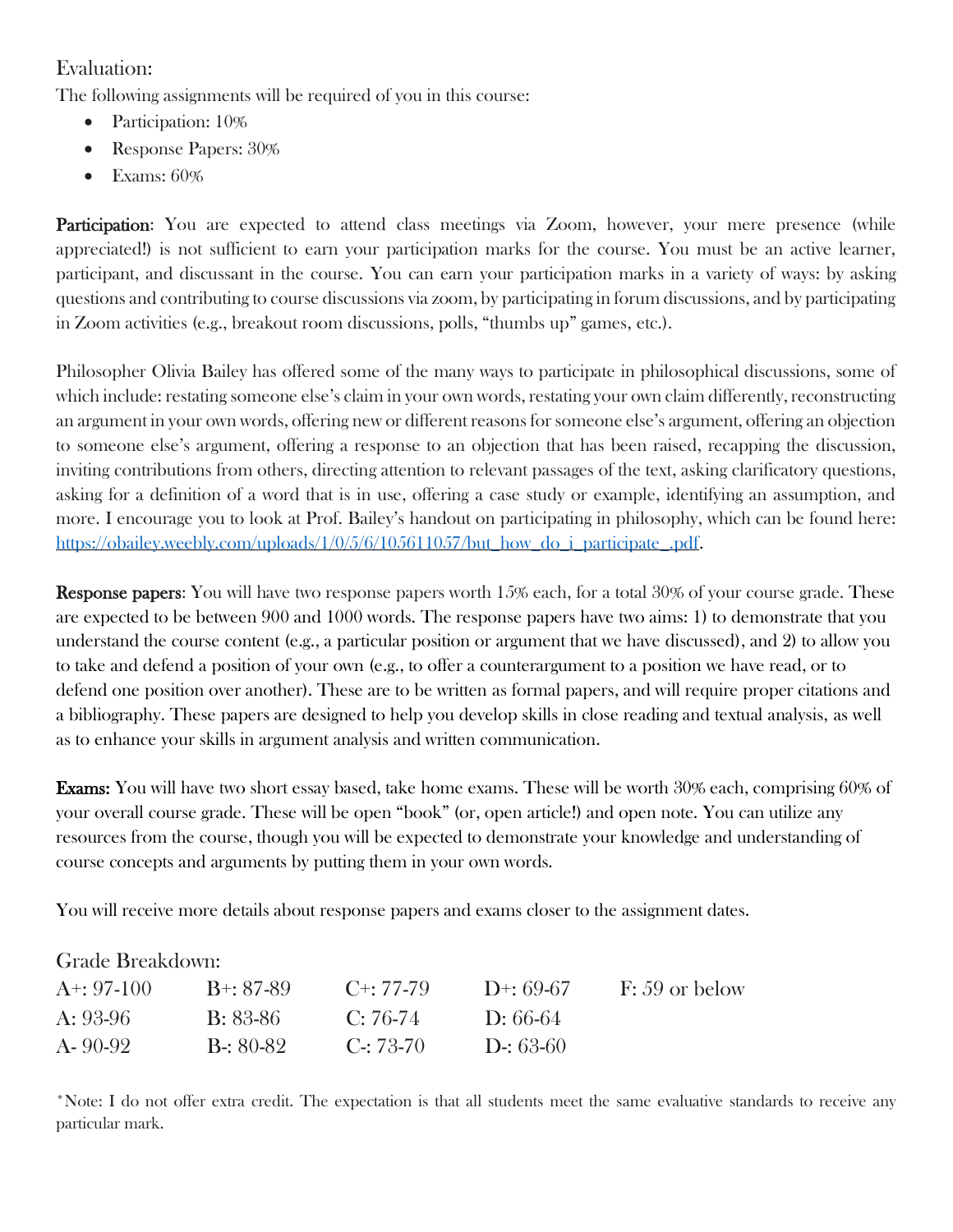#### Policies and Expectations:

• Preparedness: We make philosophical progress through dialogue with one another. We can only have interesting dialogue if everyone is on the same page, and has come prepared with the relevant background knowledge. Bearing that in mind, it is an expectation of the course that you come prepared to discuss that day's readings. That means, you have read the readings (ideally twice!), prepared discussion points or questions, and are ready to share those with the class.

\*Note: Reading, analyzing, and discussing philosophy is hard. Many of the texts will challenge you. Consider this like exercise for your brain – it might feel difficult during the process, but the result is that you will be improve your skills with practice and by perseverance. And don't worry – we will work through the tough stuff together! All I ask is that you put in a good faith effort to work through and understand the text, make note of questions or points of confusion that you have, and come prepared to discuss with the class.

- Sensitivity and respect: As noted in the "Note on Course Content" above, some of the course content will touch on issues of social identity, or might otherwise be deeply personal for you, your peers, or your instructor. While something might not register as sensitive content to you, it might be so for someone else in the class. For this reason, it is expected and required that you treat all content, discussion, and debate in this course with a maximum degree of sensitivity and respect. There will be zero tolerance for expressions of hatred or discrimination of any kind.
- Disagreeing respectfully: You are not required or expected to agree with every position, perspective, or argument presented in this course. To the contrary, respectful engagement and debate are strongly encouraged as we work through difficult questions. That said, it is required and expected that you always engage with all positions, perspectives, and arguments with adherence to the principle of charity and frame your responses fairly and respectfully. If you have questions about what that means, do let me know.
- Forum etiquette: At times throughout the term, I will open forums to provide additional opportunities for us to discuss a topic. While forum posts are not held to quite the same standard as essay writing, you should still engage professionally in the forums. Keep in mind that this is not social media or texts with your friends – make sure you are writing in complete sentences and in ways that are accessible and intelligible to your peers. Moreover, keep in mind that with written communication, some of the context and/or the tone of our comments can be lost in translation. Bearing that in mind, I ask that you try to frame your forum comments in ways that are not likely to be misinterpreted, or otherwise read as, something disrespectful. While I want everyone to feel comfortable raising questions, I also ask that you use judgement about what is appropriate to ask in the forum. If you are unsure about something (e.g., how to say something, or whether something can be interpreted as inappropriate), do not hesitate to ask me. Better to err on the side of caution!
- Email Etiquette: Conduct all email correspondence with me in a professional manner. Just like the forum, remember that this is not social media – use complete sentences and refrain from using slang in email correspondence. Also, when sending me an email, be sure to include the course number (PHIL 1160) in the email subject line, include an appropriate greeting (e.g., "Dear Prof. Stewart," "Dear Heather"), and sign your name at the end (e.g., so I know who is emailing me!).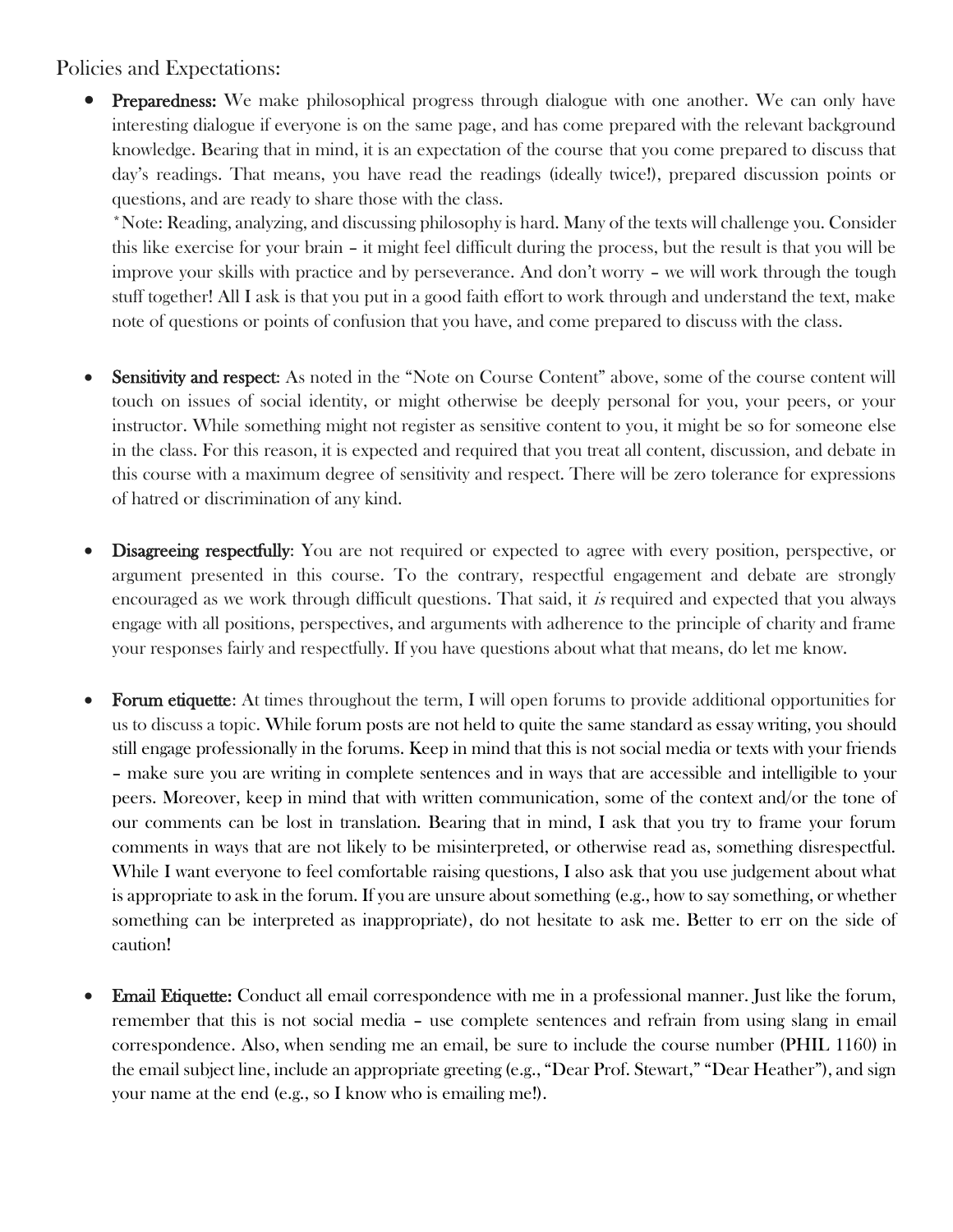- Zoom Etiquette: Our meetings on Zoom are our stand-in for meeting face-to-face in the classroom. As such, our Zoom meetings are required. These meetings, and the discussions we have during them, constitute the substance of the course. Bearing that in mind, I not only expect you to be present on the Zoom call, but to be an active and alert participant. I know staying focused and engaged on Zoom can be challenging – more challenging than doing so in person. I strongly encourage you to minimize other distractions during class time (e.g., silence your cell phone and keep it out of sight), minimize other applications and turn off alerts (e.g., email and iMessage alerts) that might pop up on your screen and distract you. Finally, be prepared to refer back to the reading materials for that day. If you are able, I strongly encourage you to have a hard copy (i.e., a printed copy) of that day's reading in front of you. This is helpful both for discussion (we can all look at the same passages together), and it is helpful for you to mark up the text as we go through (your exams will be open note!). If you are using electronic copies of the readings, please do have them in front of you still (a second screen can be helpful for this, should you have two devices – one for zoom and one for the reading to be pulled up). You should also have something in front of you on which to take notes (whether pen and paper, or that second screen).
	- o Other things to consider re: Zoom (adapted from Cassie Herbert, Professor of Philosophy at Illinois State University):
		- Clothing and appearance: Be comfortable! Again, these are strange times. You are likely at home. Be comfortable (e.g., wear those sweat pants!).
		- $\blacksquare$  Set up somewhere comfortable, where you can sit, focus, and engage for 50 minutes.
		- Wherever you choose to set up, make sure there is nothing inappropriate in the frame (e.g., know your surroundings. While we are all in the comfort of our homes, we want to make sure not to make anyone else uncomfortable, etc.).
		- Have whatever snacks or drinks (water, coffee, tea) in front of you at the start. Minimize the need to get up and walk around (so as to not distract your peers, and also so you don't miss part of the discussion!)
		- Use the bathroom before class starts. If you do need to go, leave your camera behind. Do not bring anything with a camera into the bathroom with you, in case the camera is accidentally turned on.
		- Be ready to go right at the scheduled start time. Ideally, try to get logged in a few minutes prior (things will happen – technology, amirite!?) We don't want to lose class time to tech issues.
		- **•** Please set your name (whatever it is that you want to be called) and pronouns as your Zoom name (e.g., Heather (she, they)). Always refer to people using the name and pronouns they have indicated on Zoom.
			- If you are willing, please also set a photo of yourself for moments when you might need to switch your video off. This can be a professional photo, a fun photo, or even a Bitmoji! But try to have it closely resemble you, so we remember who is talking when your video is off.
		- Keep yourself on "mute" when you are not actively speaking.
		- **•** If you live with others, or are on the class around others, you might want to use headphones.
- Okay, but we are in the midst of a global pandemic...: In the bullet point above, I clearly stated that I expect your active attention and participation in the course, as well as your best effort to reduce outside distractions during our class time. And those things are absolutely true. But, that said, I also recognize that there is a lot going on in our world right now – a global pandemic, quarantining and social distancing, and the sense of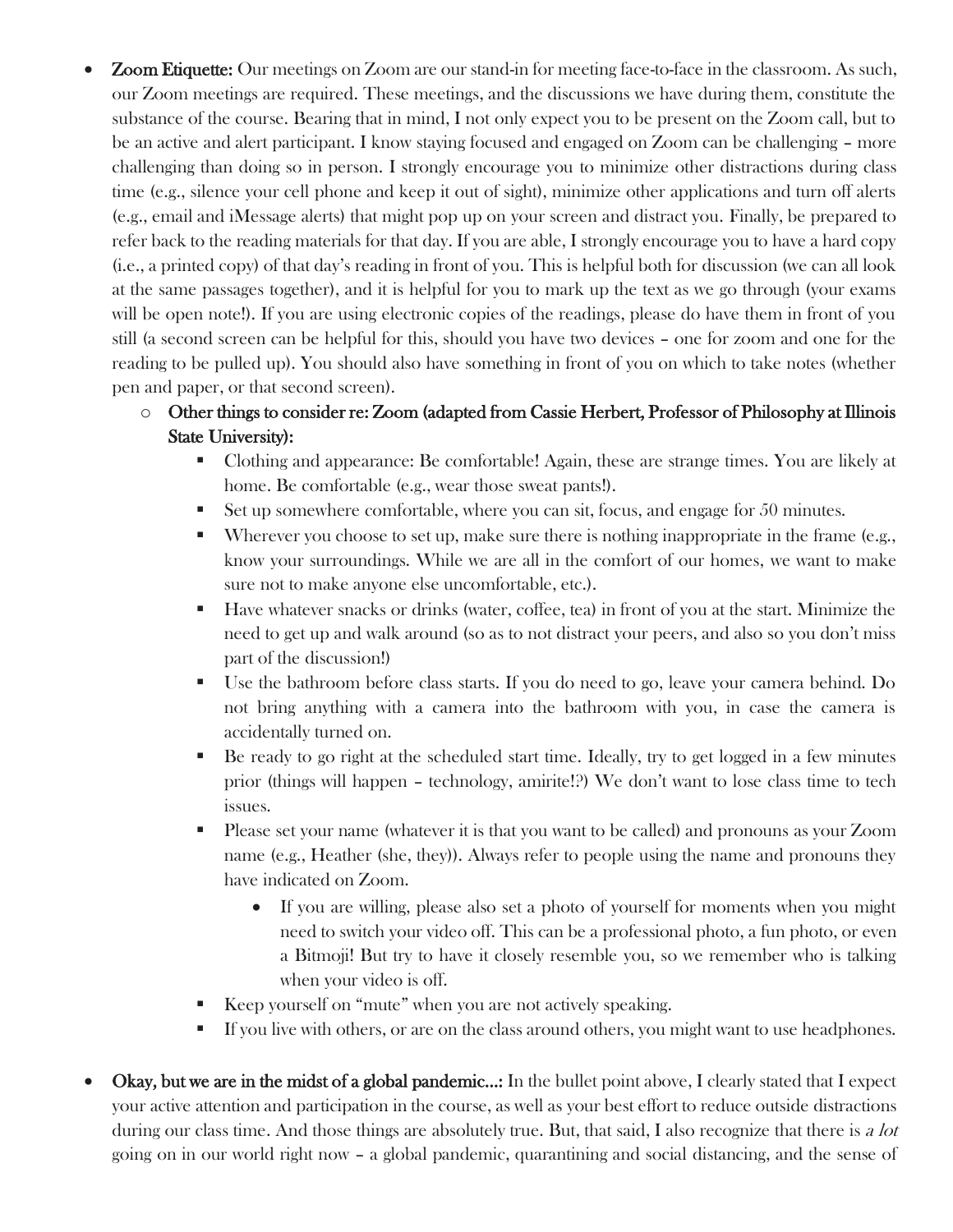isolation they can bring about, a reckoning with racial injustice, police and state-sanctioned violence against BIPOC, and an upcoming presidential election that is capturing much of our attention, and in many cases, our cognitive and other energies. Distraction is likely, and likely normal. Things are going to come up. You might have to miss class. Should any of these things arise, I do ask that you communicate with me, and that we work together to make arrangements or accommodations. I want to be flexible, understanding, and supportive, as much as possible, in these chaotic, confusing, difficult, and draining times. Again, your open communication with me about your needs, or when things come up, will be most helpful to making sure that I can support you, and help make sure you meet the requirements, and the learning outcomes, of the course. We are in this together. Do not hesitate to communicate with me should any issues arise for you.

#### University Resources:

- Psychological services: I just brought your attention to all of the difficult, stressful, and/or confusing things going on in the world right now. Many, if not most, of us are dealing with varying degrees of anxiety, depression, and social isolation. If any of these things are becoming difficult to bear, keep in mind that you never need to deal with them alone. There are so many resources available to you through the University to help support your mental health needs. You can access Counseling and Psychological Services (CAPS) here: [https://www.colorado.edu/counseling/.](https://www.colorado.edu/counseling/)
- Food Assistance: It is impossible to be a successful student (or to thrive more generally) if your basic needs are not met. Especially in these times of widespread economic instability, it is imperative to ensure that all of our students have access to nutrition. If you are experiencing food insecurity, please make use of the university's food assistance program. You can find more information here: <https://www.colorado.edu/volunteer/food-assistance/about-food-assistance>
- Writing Support: For many, the demands and expectations of university-level writing are new and intimidating. The University Writing Center is an excellent resource for you, and the staff there can help you with all aspects of the writing process, from organization, tone, formatting, and more. If you are struggling with your writing – or just want an extra set of eyes to proofread your paper – I encourage you to make use of this resource. You can find more information here: [https://www.colorado.edu/pwr/writing](https://www.colorado.edu/pwr/writing-center)[center.](https://www.colorado.edu/pwr/writing-center)

#### Philosophy Resources:

There are a lot of resources online, but they vary greatly in terms of their quality. If you are looking for supplementary resources on any of our topics, or want to explore topics in philosophy more generally, there are some reliable sites you should look to first:

- SEP (The Stanford Encyclopedia of Philosophy): <http://plato.stanford.edu/>
- IEP (The Internet Encyclopedia of Philosophy): <http://www.iep.utm.edu/>
- The UnMute Podcast
- Philosophy Bites Podcast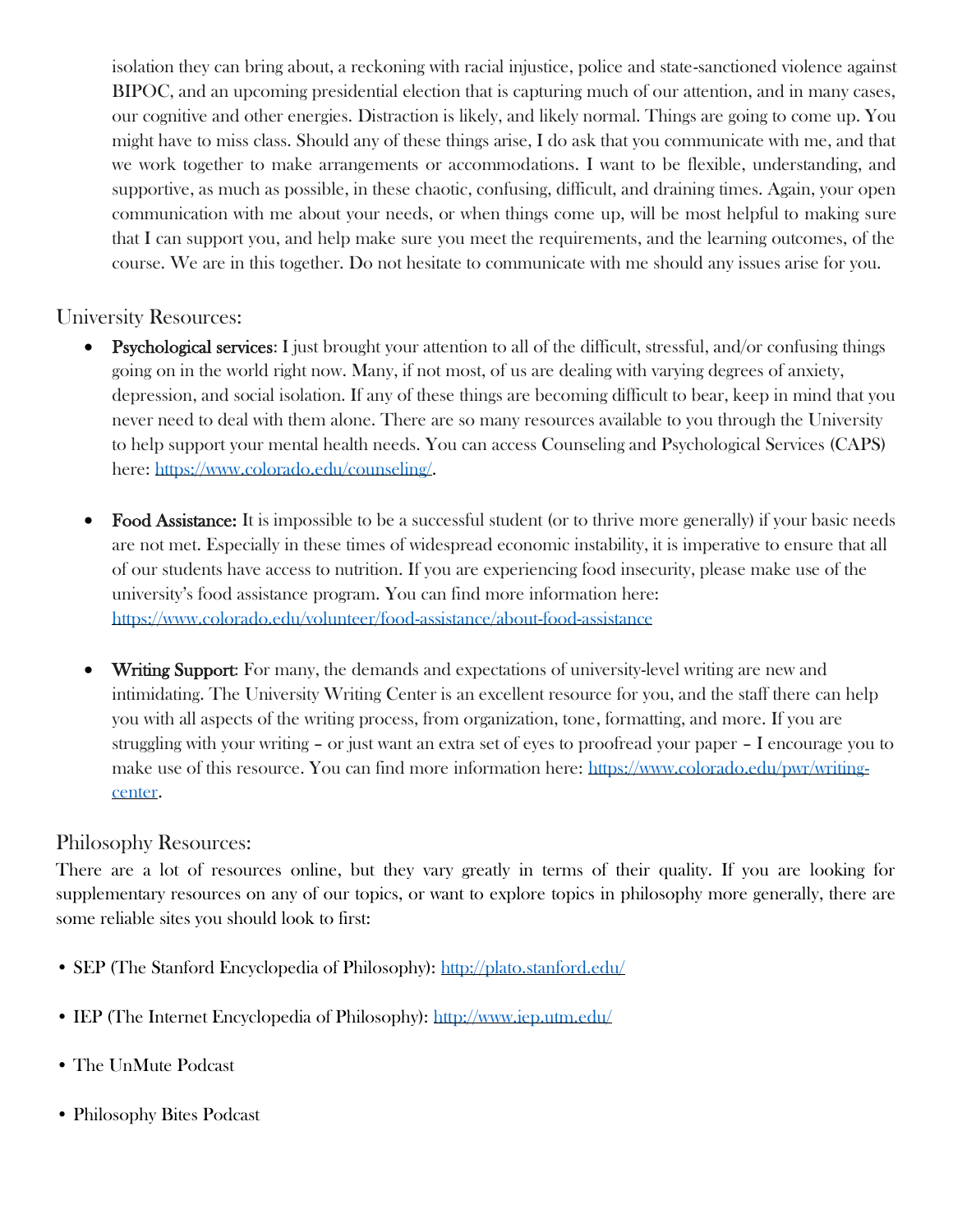If there is a particular topic in philosophy you are interested in learning more about, and you would like recommended resources, please feel free to ask! I would be happy to point you in the direction of good source materials.

#### Accessibility and Accommodation:

If you qualify for accommodations because of a disability, please submit your accommodation letter from Disability Services to your faculty member in a timely manner so that your needs can be addressed. Disability Services determines accommodations based on documented disabilities in the academic environment. Information on requesting accommodations is located on the [Disability Services](http://www.colorado.edu/disabilityservices/students) website. Contact Disability Services at 303-492- 8671 or [dsinfo@colorado.edu](mailto:dsinfo@colorado.edu) for further assistance. If you have a temporary medical condition or injury, see [Temporary Medical Conditions](http://www.colorado.edu/disabilityservices/students/temporary-medical-conditions) under the Students tab on the Disability Services website.

### Requirements for COVID-19

As a matter of public health and safety due to the pandemic, all members of the CU Boulder community and all visitors to campus must follow university, department and building requirements, and public health orders in place to reduce the risk of spreading infectious disease. For more information on CU Boulder policies re: COVID-19, see the policies on [COVID-19 Health and Safety](https://www.colorado.edu/policies/covid-19-health-and-safety-policy) and [classroom behavior](http://www.colorado.edu/policies/student-classroom-and-course-related-behavior) and the [Student Code of Conduct.](http://www.colorado.edu/osccr/) Students who have tested positive for COVID-19, have symptoms of COVID-19, or have had close contact with someone who has tested positive for or had symptoms of COVID-19 must stay home and complete the [Health](https://www.colorado.edu/protect-our-herd/daily-health-form)  [Questionnaire and Illness Reporting Form](https://www.colorado.edu/protect-our-herd/daily-health-form) remotely. Since this class is being held remotely, if you are quarantining or self-isolating (e.g., after travel, due to a risk of exposure) and are still reasonably able to participate, you are expected to do so. Accommodations will be for absences due to illness as necessary.

#### Classroom Behavior:

Students and faculty each have responsibility for maintaining an appropriate learning environment. Those who fail to adhere to such behavioral standards may be subject to discipline. Professional courtesy and sensitivity are especially important with respect to individuals and topics dealing with race, color, national origin, sex, pregnancy, age, disability, creed, religion, sexual orientation, gender identity, gender expression, veteran status, political affiliation or political philosophy. Class rosters are provided to the instructor with the student's legal name. I will gladly honor your request to address you by an alternate name or gender pronoun. Please advise me of this preference early in the semester so that I may make appropriate changes to my records. For more information, see the policies on [classroom behavior](http://www.colorado.edu/policies/student-classroom-and-course-related-behavior) and the [Student Code of Conduct.](http://www.colorado.edu/osccr/)

## Honor Code:

All students enrolled in a University of Colorado Boulder course are responsible for knowing and adhering to the Honor Code. Violations of the policy may include: plagiarism, cheating, fabrication, lying, bribery, threat, unauthorized access to academic materials, clicker fraud, submitting the same or similar work in more than one course without permission from all course instructors involved, and aiding academic dishonesty. All incidents of academic misconduct will be reported to the Honor Code [\(honor@colorado.edu\)](mailto:honor@colorado.edu); 303-492-5550). Students who are found responsible for violating the academic integrity policy will be subject to nonacademic sanctions from the Honor Code as well as academic sanctions from the faculty member. Additional information regarding the Honor Code academic integrity policy can be found at the [Honor Code Office website.](https://www.colorado.edu/osccr/honor-code)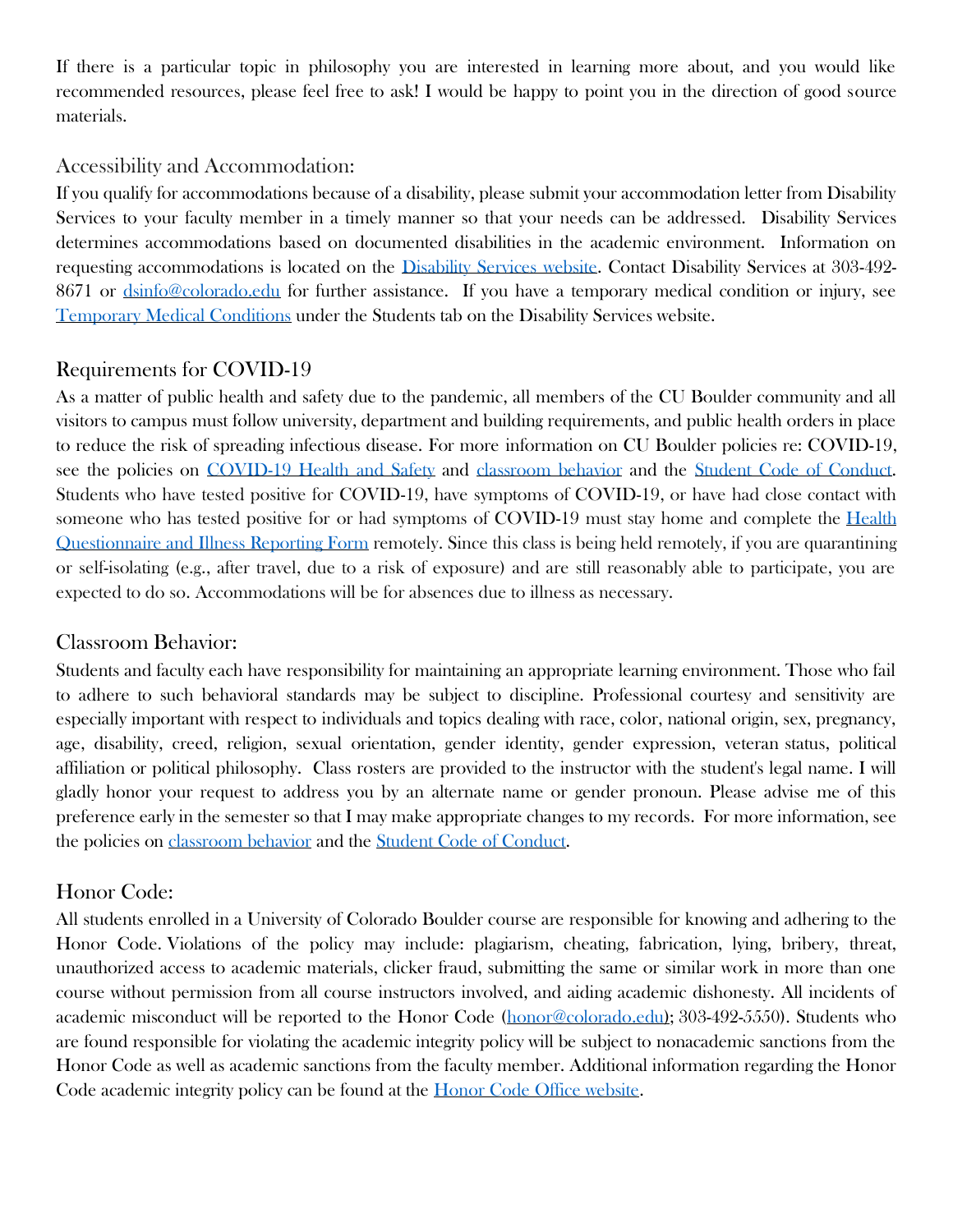## Sexual Misconduct, Discrimination, Harassment and/or Related Retaliation:

The University of Colorado Boulder (CU Boulder) is committed to fostering a positive and welcoming learning, working, and living environment. CU Boulder will not tolerate acts of sexual misconduct (including sexual assault, exploitation, harassment, dating or domestic violence, and stalking), discrimination, and harassment by members of our community. Individuals who believe they have been subject to misconduct or retaliatory actions for reporting a concern should contact the Office of Institutional Equity and Compliance (OIEC) at 303-492-2127 or cureport@colorado.edu. Information about the OIEC, university policies, [anonymous reporting,](https://cuboulder.qualtrics.com/jfe/form/SV_0PnqVK4kkIJIZnf) and the campus resources can be found on the [OIEC website.](http://www.colorado.edu/institutionalequity/)

\*Note on Mandatory Reporting: Please know that faculty and instructors have a responsibility to inform OIEC when made aware of incidents of sexual misconduct, discrimination, harassment and/or related retaliation, to ensure that individuals impacted receive information about options for reporting and support resources.

#### Religious Holidays:

Campus policy regarding religious observances requires that faculty make every effort to deal reasonably and fairly with all students who, because of religious obligations, have conflicts with scheduled exams, assignments or required attendance.

#### Course Schedule

\*Note: I reserve the right to make edits to this schedule as necessary. Though I will make every effort to follow the schedule as it appears below, I recognize that things come up. I appreciate your flexibility should changes become necessary. Should this be the case, you will be notified via the course site.

\*Note: The reading materials are in brackets on the schedule below. If any are optional, I will indicate them as such. If the material is not clearly labeled as "optional," you are responsible for it.

\*Reminder: You are responsible to have read the readings listed for each day **prior to that day's class.** In other words, you must be prepared to discuss the listed readings in that day's session.

## I. INTRODUCTION: SYLLABUS, LOGISTICS + PHILOSOPHICAL BASICS

| Mon Aug 24.  | First day of classes – welcome back!                                                              |
|--------------|---------------------------------------------------------------------------------------------------|
|              | Introductions, syllabus overview, course requirements                                             |
| Weds Aug 26. | What is Philosophy? [Philosophy 101 Handout]                                                      |
|              | What is Bioethics? [Helga Kuhse & Peter Singer, "What is Bioethics? A Historical<br>Introduction" |
|              | Discussion: Bioethics in Focus: COVID-19, limited resources, shutdowns, +<br>isolation            |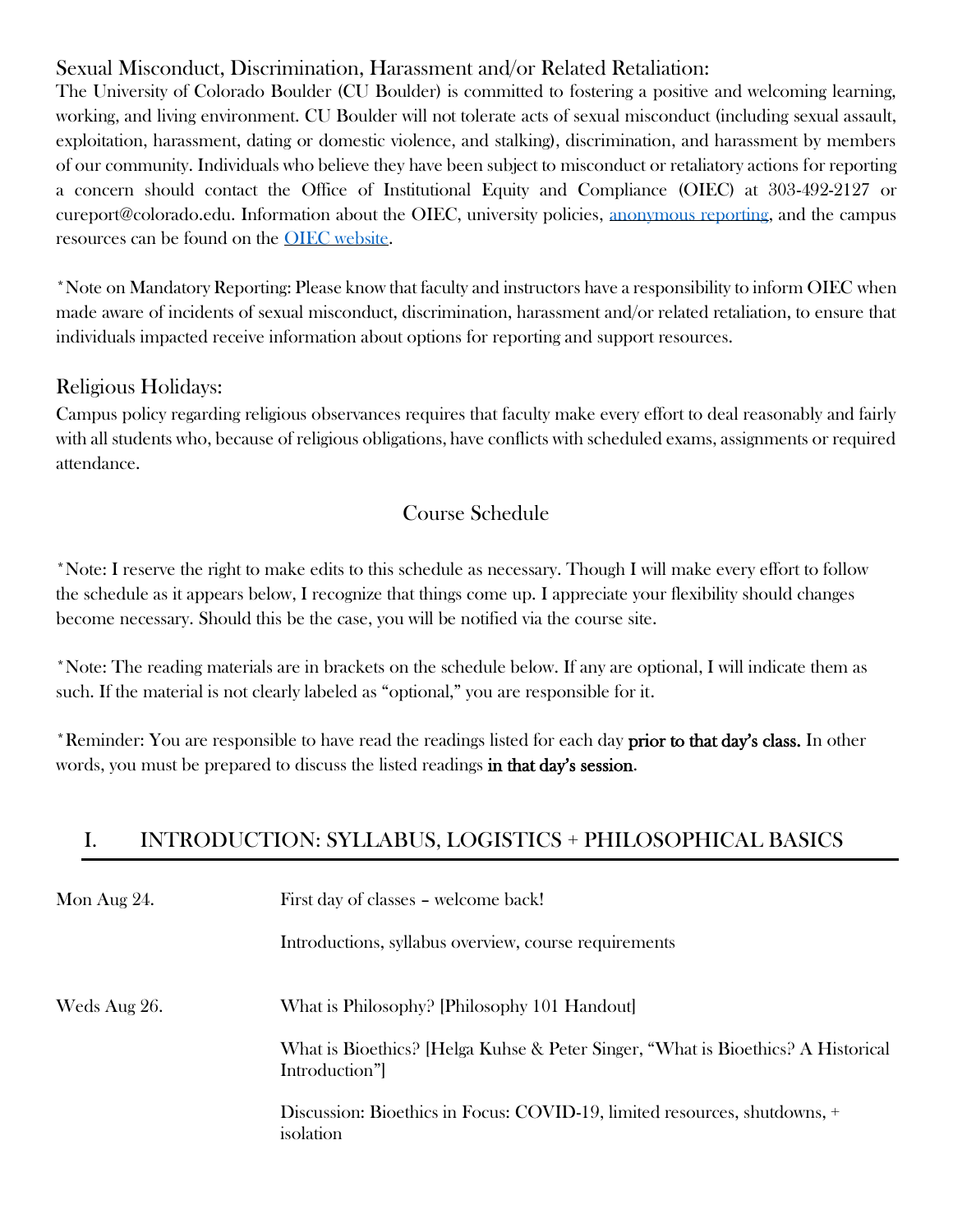# II. DOING BIOETHICS: THEORIES, CASES, + CONTEXT

| Fri Aug 28.    | Method in Bioethics [James Rachels, "Ethical Theory and Bioethics"]          |
|----------------|------------------------------------------------------------------------------|
| Mon Aug $31$ . | Utilitarianism [RM Hare, "The Utilitarian Approach"]                         |
|                | Should you kill the fat man? [https://www.philosophyexperiments.com/fatman/] |
| Weds Sept 2.   | Moral Absolutism [Joseph Boyle, "Exceptionless Rule Approaches"]             |
| Fri Sept 4.    | Virtue Ethics [Justin Oakley, "A Virtue Based Approach"]                     |
| Mon Sept 7.    | Labour Day Holiday - No class.                                               |
| Weds Sept 9.   | Principlism [James F. Childress, "A Principle Based Approach"]               |
| Fri Sept 11.   | Ethics of Care [Rita C. Manning, "A Care Approach"]                          |

## III. INTRODUCING INTERSECTIONALITY: RACE, GENDER + CLASS IN **HEALTHCARE**

| Mon Sept 14.  | Intersectionality [Kimberle Crenshaw, "The Urgency of Intersectionality" Video:<br>https://www.ted.com/talks/kimberle_crenshaw_the_urgency_of_intersectionality?la<br>nguage=en] |
|---------------|----------------------------------------------------------------------------------------------------------------------------------------------------------------------------------|
|               | Intersectionality in Clinical Medicine [Yolanda Wilson et. al., "Intersectionality in<br>Clinical Medicine: The Need for a Conceptual Framework]                                 |
|               | Intersectionality in Clinical Medicine II [Patrick R. Grzanka et. al., "My Bioethics"]<br>will be Intersectional or it will be [Bleep]"]                                         |
| Weds Sept 16. | Social Determinants of Health [Susan Sherwin, "Gender, Race, and Class in the<br>Delivery of Health Care"                                                                        |
| Fri Sept 18.  | Feminism + Bioethics [Margaret Little, "Why a Feminist Approach to Bioethics?"]                                                                                                  |
| Mon Sept 21.  | Gender + Health Care ["Maya Dusenbery, "Is Medicine's Gender Bias Killing<br>Young Women?" https://psmag.com/social-justice/is-medicines-gender-bias-killing-<br>young-women     |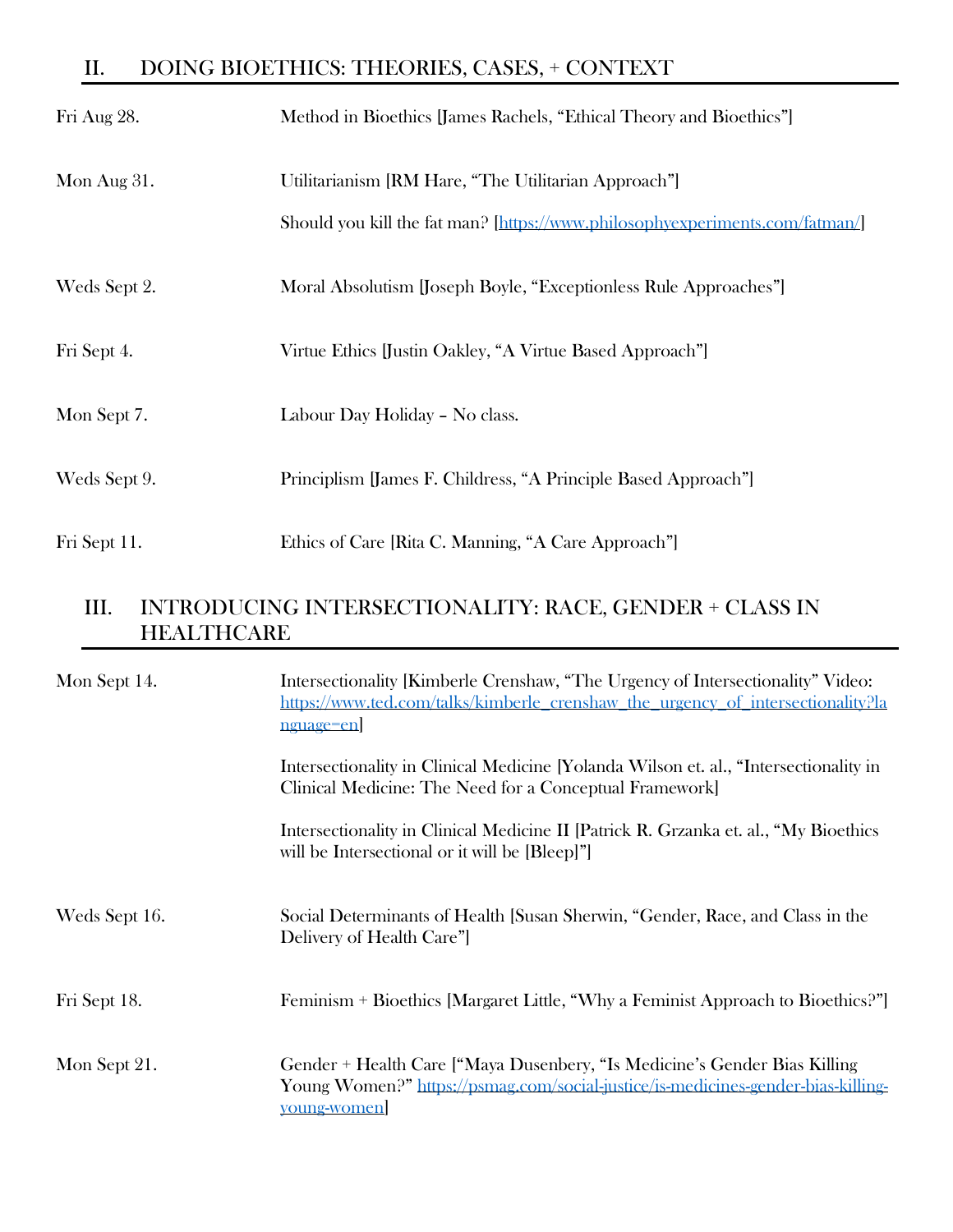|               | *Optional but strongly encouraged [Joe Fassler, "How Doctors Take Women's<br>Pain Less Seriously"<br>https://www.theatlantic.com/health/archive/2015/10/emergency-room-wait-times-<br>$sexism/410515/$ .     |
|---------------|--------------------------------------------------------------------------------------------------------------------------------------------------------------------------------------------------------------|
| Weds Sept 23. | Race + Health Care [Camisha A. Russell, "Questions of Race in Bioethics: Deceit,<br>Disregard, Disparity, and the Work of Decentering"                                                                       |
|               | Racism in Medical Research [Allan M. Brandt, "Racism and Research: The Case of<br>the Tuskegee Syphilis Study"                                                                                               |
| Fri Sept 25.  | Poverty + Health Inequality [Dave A. Chokshi, "Income, Poverty, and Health<br>Inequality" https://jamanetwork.com/journals/jama/fullarticle/2677433.                                                         |
|               | Gender + Poverty [Colleen Reid + Carol Herbert, "Welfare Moms and Welfare<br>Bums': Revisiting Poverty as a Social Determinant of Health"]                                                                   |
|               | *Optional Reading [Amber L. Pendleton, "New Approach Needed as Doctors<br>Deal with Poverty" https://www.courier-journal.com/story/opinion/2016/03/10/new-<br>approach-needed-doctors-deal-poverty/81432276/ |

## IV. IMPROVING HEALTH CARE ACCESS AND OUTCOMES FOR QUEER AND TRANS FOLX

| Mon Sept 28.  | LGBTQ+ Discrimination in Health Care [Shabab Ahmed Mirza and Caitlin<br>Rooney, "Discrimination Prevents LGBTQ People From Accessing Health Care"<br>https://www.americanprogress.org/issues/lgbtq-<br>rights/news/2018/01/18/445130/discrimination-prevents-lgbtq-people-accessing-<br>health-care/ |
|---------------|------------------------------------------------------------------------------------------------------------------------------------------------------------------------------------------------------------------------------------------------------------------------------------------------------|
|               | Bisexual Discrimination [Heather Stewart, "Bisexual Micraoggressions in Medical<br>Contexts" https://biresource.org/bisexual-microaggressions-in-medical-contexts/                                                                                                                                   |
| Weds Sept 30. | Discrimination Against Trans Patients [Ryan F. Mandelbaum, "How American"<br>Healthcare is Failing Transgender Patients" https://gizmodo.com/how-american-<br>healthcare-is-failing-transgender-patients-1794384745                                                                                  |
|               | Non-Binary Experiences [Rae Spoon, "I Can't Separate my Non-Binary Gender<br>From My Body that Has Cancer" https://medium.com/@raespoon/i-cant-<br>separate-my-non-binary-gender-from-my-body-that-has-cancer-769ebe7807a9]                                                                          |
|               | $\mathbf{n}$ $\mathbf{n}$ $\mathbf{n}$ $\mathbf{n}$ $\mathbf{n}$ $\mathbf{n}$                                                                                                                                                                                                                        |

Response Paper 1 Due 11:59 PM

## V. CONSTRUCTING DISABILITY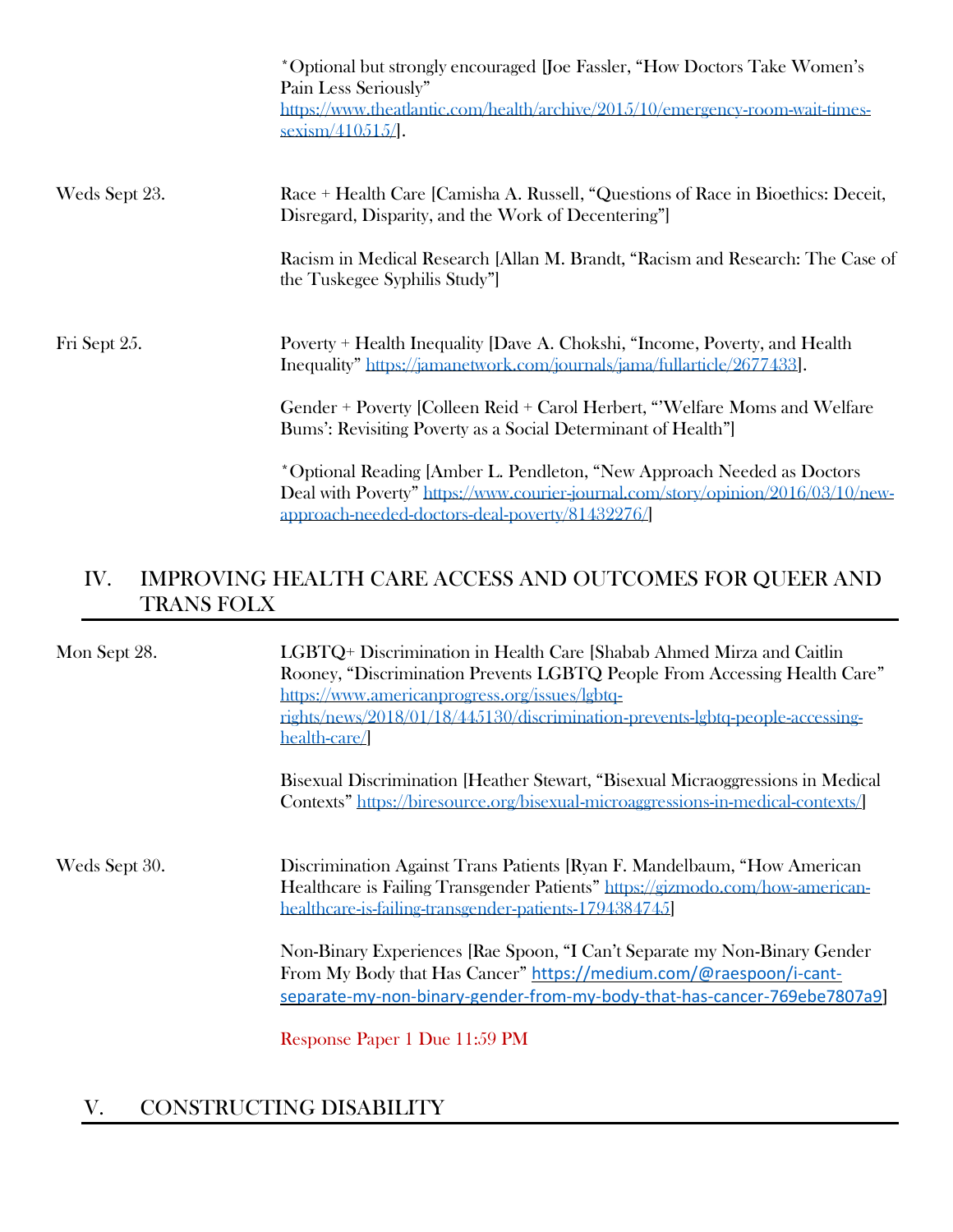| Fri Oct 2.   | A Social Theory of Disability, [Elizabeth Barnes, "Valuing Disability, Causing<br><b>Disability</b>                                                                                                                                                                                                                                                            |
|--------------|----------------------------------------------------------------------------------------------------------------------------------------------------------------------------------------------------------------------------------------------------------------------------------------------------------------------------------------------------------------|
|              | Rethinking Language [Aimee Mullins, "The Opportunity of Adversity" Video:<br>https://www.ted.com/talks/aimee_mullins_the_opportunity_of_adversity?language=<br>en                                                                                                                                                                                              |
| Mon Oct 5.   | The Logic of "Cure" [Eli Clare, <i>Brilliant Imperfection</i> , "Ideology of Cure"]                                                                                                                                                                                                                                                                            |
|              | *Optional Interview [Swarthmore, "Listen: Author Eli Clare on Cure, Disability,<br>Queerness, and Natural Worlds" https://www.swarthmore.edu/news-events/listen-<br>author-eli-clare-cure-disability-queerness-and-natural-worlds                                                                                                                              |
| Weds Oct 7.  | The Violence of "Cure" [Eli Clare, <i>Brilliant Imperfection</i> , "Violence of Cure"]<br>Reimagining Disability [CBC Radio, "My Cerebral Palsy Isn't a Problem to be<br>Cured, Says Writer Eli Clare" https://www.cbc.ca/radio/tapestry/rethinking-<br>disability-1.4726131/my-cerebral-palsy-isn-t-a-problem-to-be-cured-says-writer-eli-<br>clare-1.4726305 |
|              | *Optional Interview [Sandra Alland and Eli Clare, "Eli Clare on Our Relationship<br>to Abnormal" https://disabilityarts.online/magazine/opinion/eli-clare-relationship-<br>abnormal-promise-cure/                                                                                                                                                              |
| Fri Oct 9.   | Disability and Value [Katie Booth, "What I Learned About Disability and<br>Infanticide from Peter Singer" https://aeon.co/ideas/what-i-learned-about-disability-<br>and-infanticide-from-peter-singer                                                                                                                                                          |
|              | Disability and Value [Harriet McBryde Johnson, "Unspeakable Conversations"<br>https://www.nytimes.com/2003/02/16/magazine/unspeakable-conversations.html                                                                                                                                                                                                       |
| VI.          | FAT PATIENTS AND CHALLENGING MYTHS OF OBESITY                                                                                                                                                                                                                                                                                                                  |
| Mon Oct 12.  | Correcting Myths [Michael Hobbes, "Everything You Know About Obesity is<br>Wrong" https://highline.huffingtonpost.com/articles/en/everything-you-know-<br>about-obesity-is-wrong.                                                                                                                                                                              |
|              | Reclaiming "Fat" [Lauren Freeman, "A Matter of Justice: "Fat" Is Not a Bad<br>Word"                                                                                                                                                                                                                                                                            |
|              | *Optional [Madeline Ward, "Are Coronavirus Triage Protocols Sacrificing Fat<br>People? Should They?" http://www.ijfab.org/blog/2020/05/are-coronavirus-triage-<br>protocols-sacrificing-fat-people-should-they/                                                                                                                                                |
| Weds Oct 14. | Fat Shaming [Kunal Sindhu and Pranav Reddy, "When Doctors Fat Shame Their<br>Patients, Everybody Loses" https://www.nbcnews.com/think/opinion/when-doctors-<br>fat-shame-their-patients-everybody-loses-ncna1045921]                                                                                                                                           |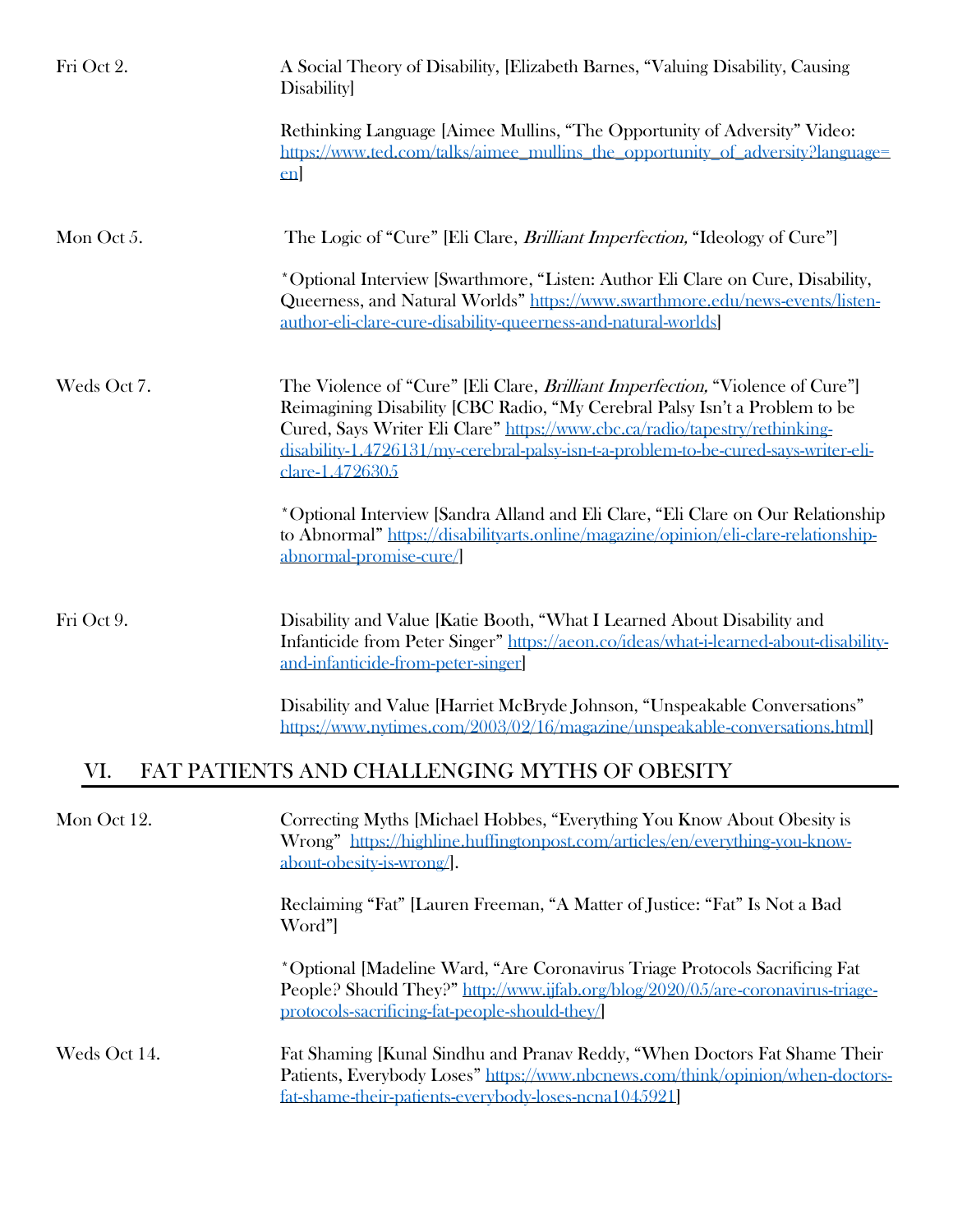Fat Stigma [Linda Bacon and Amee Severson, "Fat is Not the Problem – Fat Stigma Is" [https://blogs.scientificamerican.com/observations/fat-is-not-the-problem](https://blogs.scientificamerican.com/observations/fat-is-not-the-problem-fat-stigma-is/)[fat-stigma-is/\]](https://blogs.scientificamerican.com/observations/fat-is-not-the-problem-fat-stigma-is/)

## VII. PHYSICIAN-PATIENT RELATIONSHIPS, MEDICAL KNOWLEDGE, + **COMMUNICATION**

| Fri Oct 16.  | Patient Knowledge [Quill (Rebecca) Kukla, "How Do Patients Know?"]                                                                                                                                                          |
|--------------|-----------------------------------------------------------------------------------------------------------------------------------------------------------------------------------------------------------------------------|
|              | Epistemic Injustice in Health Care [Havi Carel + Ian James Kidd, "Epistemic<br>Injustice in Healthcare: A Philosophical Analysis"                                                                                           |
| Mon Oct 19.  | Epistemic Injustice + Mental Health [Jake Jackson, "Patronizing Depression:<br>Epistemic Injustice, Stigmatizing Attitudes, and the Need for Empathy"                                                                       |
|              | <b>Exam 1 Due 11:59 PM</b>                                                                                                                                                                                                  |
| Weds Oct 21. | Microaggressions [Lauren Freeman and Heather Stewart, "Microaggressions in<br>Clinical Medicine"                                                                                                                            |
|              | *Optional Reading [Jamie Utt, "Intent vs. Impact: Why Your Intentions Don't<br>Really Matter" https://everydayfeminism.com/2013/07/intentions-dont-really-<br>matter/                                                       |
| Fri Oct 23.  | Erasure in the Clinic [Lauren Freeman and Heather Stewart, "The Problem of<br>Recognition, Erasure, and Epistemic Injustice in Medicine: Harms to Transgender<br>and Gender Non-Binary Patients - Why We Should Be Worried" |

### VIII. AUTONOMY, INTERVENTION, + PATERNALISM

| Mon Oct 26.  | Autonomy [Jukka Varelius, "The Value of Autonomy in Medical Ethics"]                                                                          |
|--------------|-----------------------------------------------------------------------------------------------------------------------------------------------|
| Weds Oct 28. | Autonomy in Health Care [Entwistle et. al., "Supporting Patient Autonomy: The<br>Importance of Clinician-Patient Relationships"               |
| Fri Oct 30.  | Deadline to Drop the Course<br>Intervention [Terrence Ackerman, "Why Doctors Should Intervene"]                                               |
| Mon Nov 2.   | Intervention [Atul Gawande, "Whose Body is it Anyway?"]<br>Dax Cowart ["Dax's Case" Video<br>https://www.youtube.com/watch?v= $M3ZnF[Gm 0q8]$ |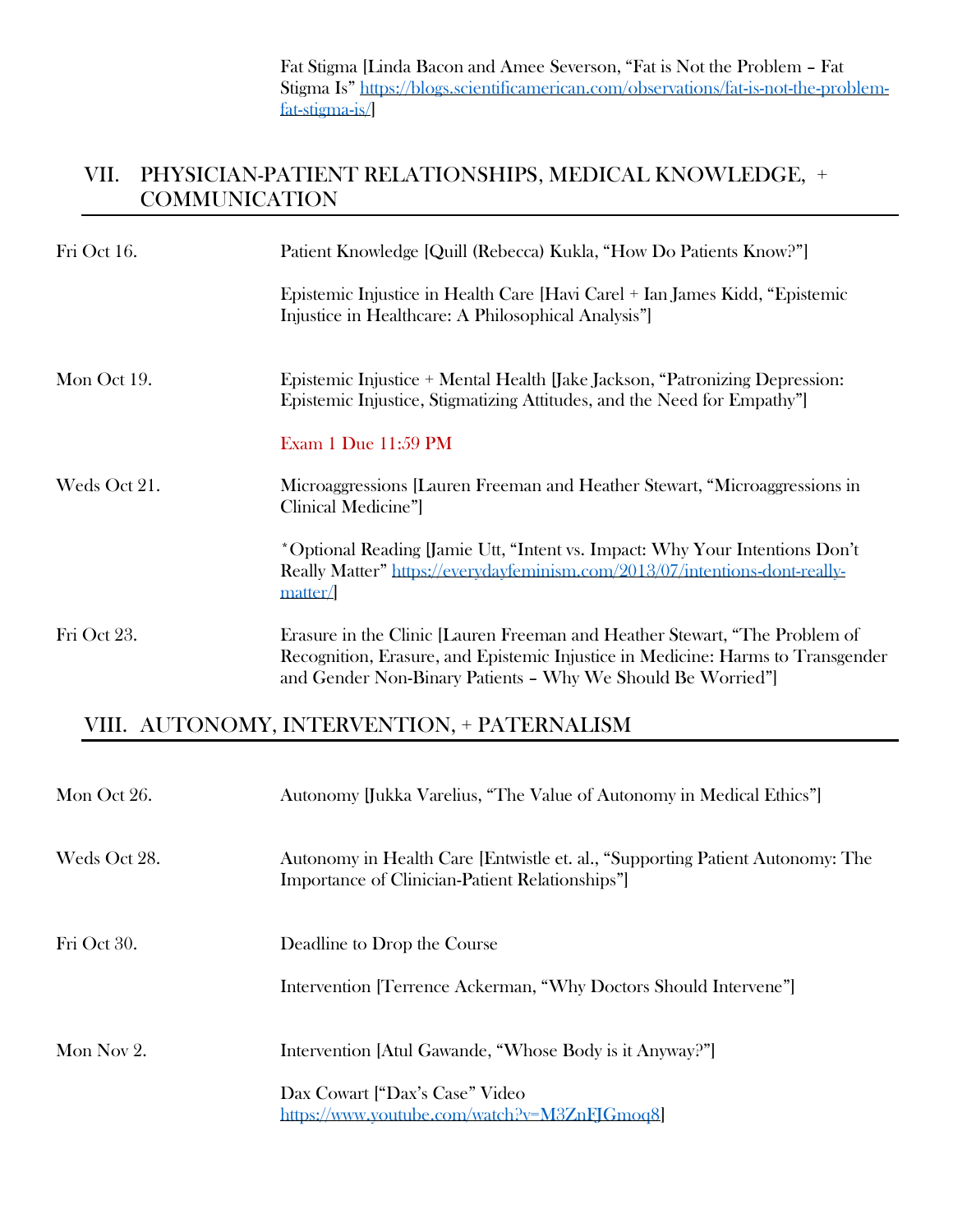Learning from Dax ["Bound Upon a Wheel of Fire: Dax Cowart Wanted to Die but Doctors Didn't Let Him" [https://www.al.com/opinion/2019/05/bound-upon-a](https://www.al.com/opinion/2019/05/bound-upon-a-wheel-of-fire-dax-cowart-wanted-to-die-but-doctors-didnt-let-him.html)[wheel-of-fire-dax-cowart-wanted-to-die-but-doctors-didnt-let-him.html\]](https://www.al.com/opinion/2019/05/bound-upon-a-wheel-of-fire-dax-cowart-wanted-to-die-but-doctors-didnt-let-him.html)

\*Optional Interview with Dax [Margaret Engel, "A Happy Life Afterward Doesn't Make Up for Torture" [https://www.washingtonpost.com/archive/opinions/1983/06/26/a-happy-life](https://www.washingtonpost.com/archive/opinions/1983/06/26/a-happy-life-afterward-doesnt-make-up-for-torture/ab680b30-237b-4b7a-b6da-1f7ab3da9208/)[afterward-doesnt-make-up-for-torture/ab680b30-237b-4b7a-b6da-1f7ab3da9208/\]](https://www.washingtonpost.com/archive/opinions/1983/06/26/a-happy-life-afterward-doesnt-make-up-for-torture/ab680b30-237b-4b7a-b6da-1f7ab3da9208/)

### IX. AGING, DEATH + PHYSICIAN AID IN DYING

| Weds Nov 4.  | Death with Dignity [Ing Wong-Ward, "There is More than One Way to Die with<br>Dignity" https://www.theglobeandmail.com/opinion/article-there-is-more-than-one-<br>way-to-die-with-dignity/                                                                                                                                                                                                              |  |
|--------------|---------------------------------------------------------------------------------------------------------------------------------------------------------------------------------------------------------------------------------------------------------------------------------------------------------------------------------------------------------------------------------------------------------|--|
|              | Lives Worth Living [CBC Radio, "A Compromised Life is Worth Living': Why<br>Ing Wong-Ward Won't Choose Medically Assisted Death"<br>https://www.cbc.ca/radio/thecurrent/the-current-for-may-3-2018-1.4645398/a-<br>compromised-life-is-worth-living-why-ing-wong-ward-won-t-choose-medically-<br>assisted-death-<br>1.4645437#:~:text=In%20a%20recent%20Facebook%20post,%2Dbv%2Dweek%20<br>thing. $%22$ |  |
| Fri Nov 6.   | Choosing Death [Gillian Bennett, "Goodbye and Good Luck" (all four pages/ tabs<br>across the top) http://www.deadatnoon.com/index.html                                                                                                                                                                                                                                                                  |  |
| Mon Nov 9.   | Aging and Death [Yonette Joseph, "Why David Goodall, 104, Renowned<br>Australian Scientist, Wants to Die"<br>https://www.nytimes.com/2018/05/03/world/australia/david-goodall-right-to-<br>die.html                                                                                                                                                                                                     |  |
|              | Aging and Quality of Life [Ezekiel J. Emanuel, "Why I Hope to Die at 75"<br>https://www.theatlantic.com/magazine/archive/2014/10/why-i-hope-to-die-at-<br>75/379329/                                                                                                                                                                                                                                    |  |
| X.           | <b>JUSTICE IN HEALTH CARE PROVISION - A BETTER WAY?</b>                                                                                                                                                                                                                                                                                                                                                 |  |
| Weds Nov 11. | Health Equity [Amartya Sen, "Why Health Equity"]                                                                                                                                                                                                                                                                                                                                                        |  |
| Fri Nov 13.  | A Right to Health Care? [Atul Gawande, "Is Health Care a Right?"]                                                                                                                                                                                                                                                                                                                                       |  |

Health + Our Morals [Margo Friestadt and Corey Weinstein, "Health Care is a Moral Issue. Period." [https://www.jweekly.com/2019/02/05/health-care-is-a-moral](https://www.jweekly.com/2019/02/05/health-care-is-a-moral-issue-period/)[issue-period/\]](https://www.jweekly.com/2019/02/05/health-care-is-a-moral-issue-period/)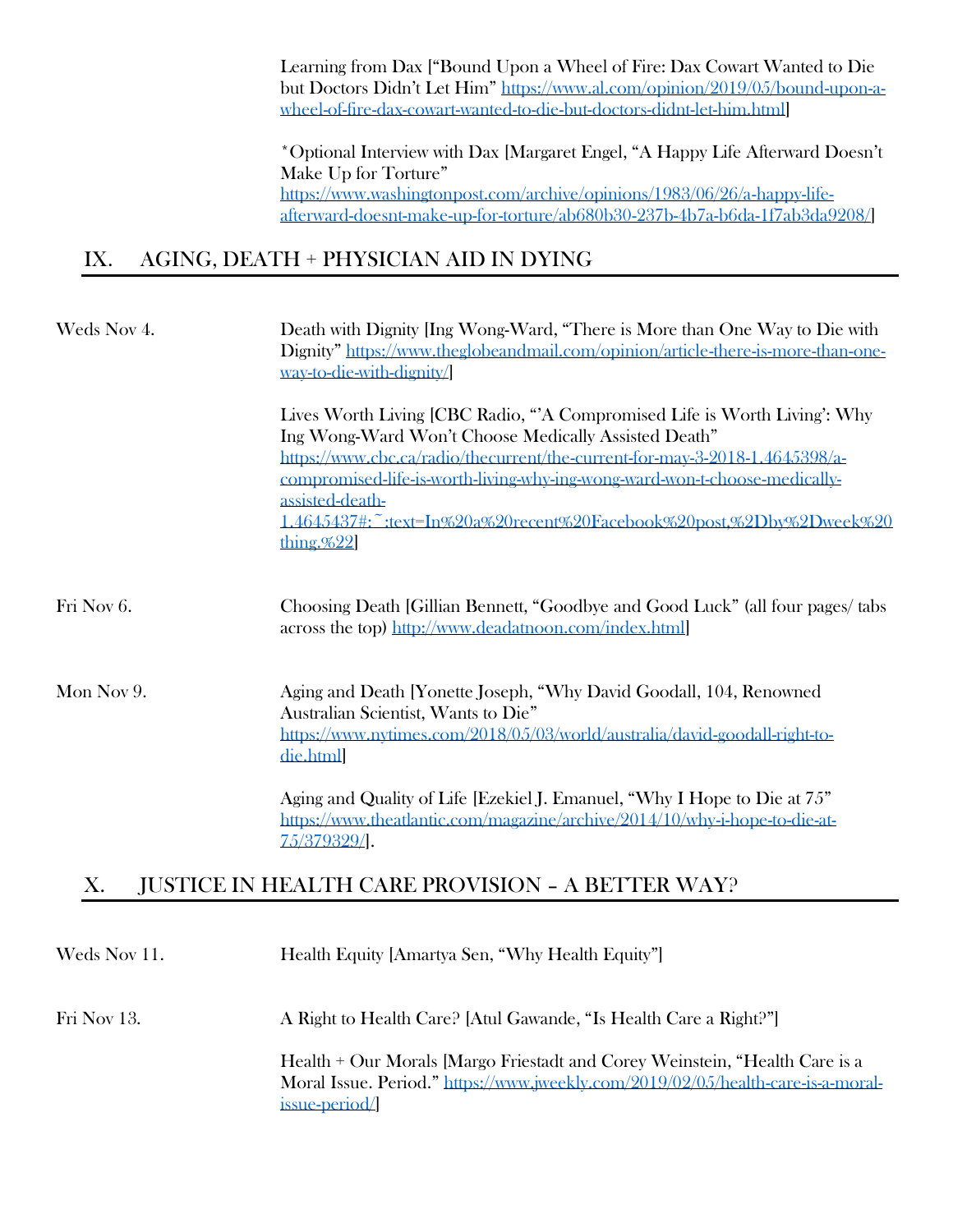| Mon Nov 16.  | The Current System Isn't Working [Prabhjot Singh, "Why the US Health Care<br>System Failed the Coronavirus Test" https://foreignpolicy.com/2020/05/12/why-us-<br>health-care-system-fail-coronavirus-test-cant-handle-covid19/ |
|--------------|--------------------------------------------------------------------------------------------------------------------------------------------------------------------------------------------------------------------------------|
|              | Failures in Focus [Dylan Scott, "Coronavirus is Exposing All of the Weaknesses in<br>the US Health System" https://www.vox.com/policy-and-<br>politics/2020/3/16/21173766/coronavirus-covid-19-us-cases-health-care-system]    |
|              | *Optional Opinion [Anders Aslund, "US Health Care is an Ongoing Miserable<br>Failure" https://thehill.com/opinion/healthcare/423865-us-health-care-is-an-ongoing-<br>miserable-failure].                                       |
| Weds Nov 18. | A Better Way? [Lauren Martinchek, "A Brief, Moral Case for Medicare for All"<br>https://medium.com/@xLauren_Mx/a-brief-moral-case-for-medicare-for-all-<br>c799cbac77.                                                         |
|              | M4A Activism [Ady Barkan, "DNC Speech"<br>https://www.cnn.com/videos/politics/2020/08/19/dnc-2020-ady-barkan-als-patient-<br>speech-full-video-vpx.cnn/video/playlists/2020-dnc-night-2/                                       |
|              | *Optional Videos [I strongly encourage you to watch Ady's interviews with former<br>Democratic Presidential Primary Contenders, and particularly his interview with<br>Joe Biden. https://uncovered.beaherofund.com/           |
| Fri Nov 20.  | Is the Move to Single Payer Realistic? [Jonathan Oberlander, "Lessons from the<br>Long Winding Road to Medicare for All"                                                                                                       |
|              | *Optional Podcast Episode [America Dissected, "Healthcare Dissected Pt. I:<br>"Nobody Knew Healthcare Could Be So Complicated""]                                                                                               |
|              | Response Paper 2 Due 11:59 PM                                                                                                                                                                                                  |
| XI.          | BIOETHICS IN A TIME OF CONTAGION: CONSIDERING COVID-19                                                                                                                                                                         |
| Mon Nov 23.  | Ethics in a Pandemic [Julian Savulescu, "Utilitarianism and the Pandemic"]                                                                                                                                                     |
|              | *Optional Reading on Moral Trade-Offs and Protecting the Vulnerable [Suerie<br>Moon et. al., "Continued Confinement of Those Most Vulnerable to COVID-19"]                                                                     |
| Weds Nov 25. | Highlighting Inequities [Sean A. Valles, "The Predictable Inequities of COVID-19<br>in the US: Fundamental Causes and Broken Institutions"]                                                                                    |
|              | Prison Abolitionism During a Pandemic? [Lauren Lyons, "Incarceration, COVID-<br>19, and Emergency Release: Reimagining How and When to Punish"                                                                                 |
|              | *Optional [Meera Santhanam, "COVID-19 and the Case for Prison Abolition"<br>https://pulitzercenter.org/reporting/covid-19-and-case-prison-abolition]                                                                           |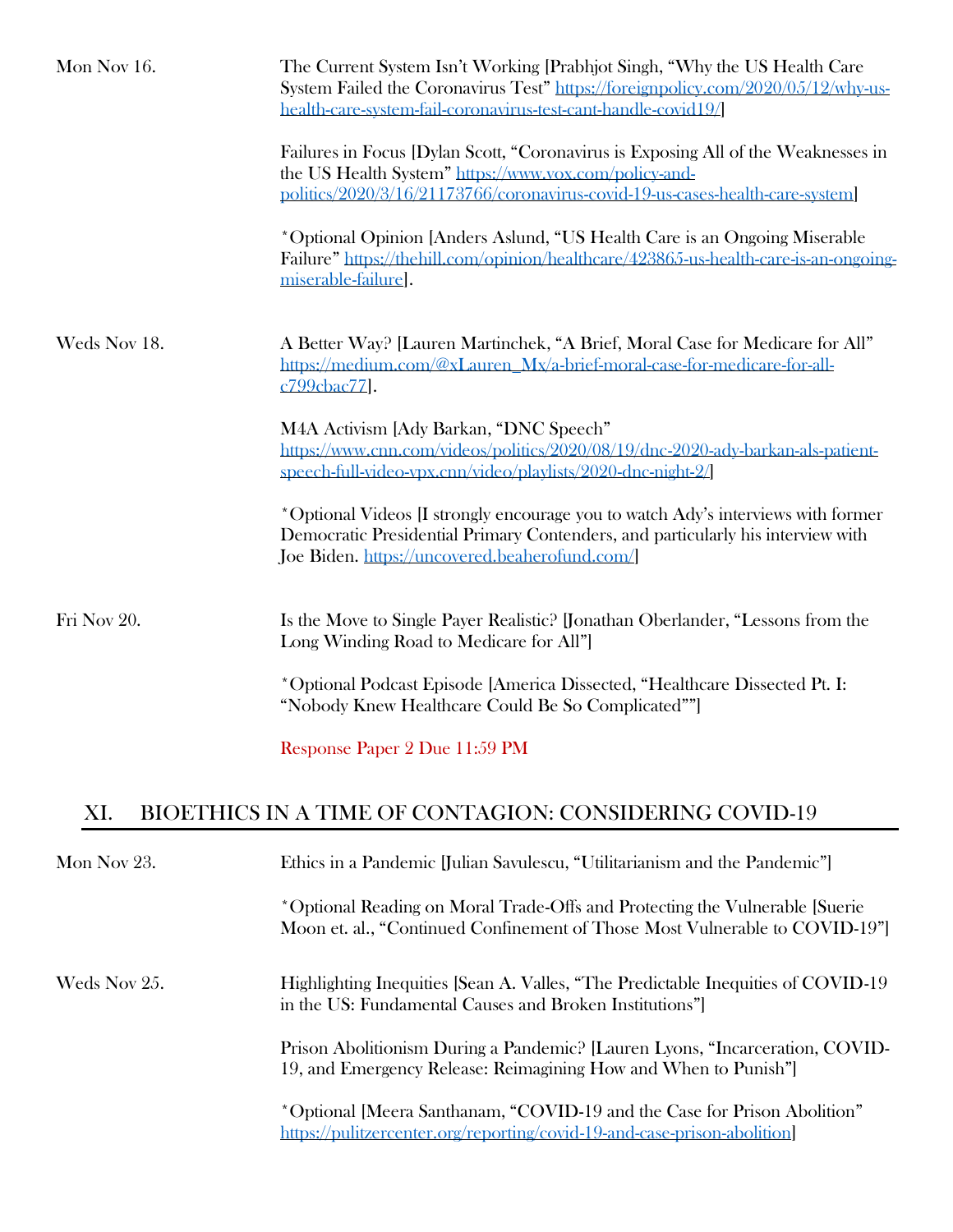Fri Nov 27. Thanksgiving Break – no class.

Mon Nov 30. Trust in Experts [Matthew Bennett, "Should I Do As I Am Told?: Trust, Experts, and COVID-19"]

> Trust in Experts II [Danielle Resnick, "Trust in Science and Government Plays a Crucial Role in COVID-19 Response" [https://www.ifpri.org/blog/trust-science-and](https://www.ifpri.org/blog/trust-science-and-government-plays-crucial-role-covid-19-response)[government-plays-crucial-role-covid-19-response\]](https://www.ifpri.org/blog/trust-science-and-government-plays-crucial-role-covid-19-response)

\*Optional [Colleen Barry et. al., "Trust in Science and COVID-19" [https://www.jhsph.edu/covid-19/articles/trust-in-science-and-covid-19.html\]](https://www.jhsph.edu/covid-19/articles/trust-in-science-and-covid-19.html)

\*Optional Data on Trust and Mistrust [PEW Research Center, "Trust and Mistrust in Americans' Views of Scientific Experts" [https://www.pewresearch.org/science/2019/08/02/trust-and-mistrust-in-americans](https://www.pewresearch.org/science/2019/08/02/trust-and-mistrust-in-americans-views-of-scientific-experts/)[views-of-scientific-experts/\]](https://www.pewresearch.org/science/2019/08/02/trust-and-mistrust-in-americans-views-of-scientific-experts/)

\*Optional [Alex Cooke, "Unmasking the Dangers of False COVID-19 Rhetoric" [https://www.cbc.ca/news/canada/nova-scotia/covid-19-misinformation-conspiracy](https://www.cbc.ca/news/canada/nova-scotia/covid-19-misinformation-conspiracy-theories-1.5655460)[theories-1.5655460\]](https://www.cbc.ca/news/canada/nova-scotia/covid-19-misinformation-conspiracy-theories-1.5655460)

## XII. CURRENT AND INTERSECTING PUBLIC HEALTH CRISES: PANDEMICS, POLICE BRUTALITY, GUN VIOLENCE, + CLIMATE CHANGE

| Weds Dec 3.   | Police Violence + Protest in a Pandemic [Brian Resnick, "Police Brutality is a<br>Public Health Crisis" https://www.vox.com/science-and-<br>health/2020/6/1/21276828/pandemic-protests-police-public-health-black-lives-<br>matter                                                          |  |  |
|---------------|---------------------------------------------------------------------------------------------------------------------------------------------------------------------------------------------------------------------------------------------------------------------------------------------|--|--|
|               | APHA Statement [American Public Health Association, "APHA Calls Out Police"<br>Violence as a Public Health Crisis" https://www.apha.org/news-and-media/news-<br>releases/apha-news-releases/2020/apha-calls-out-police-violence                                                             |  |  |
|               | Physicians' Responsibilities [Len Strazewski, "Why Police Brutality is a Matter of<br>Public Health" https://www.ama-assn.org/delivering-care/health-equity/why-police-<br>brutality-matter-public-health                                                                                   |  |  |
| Friday Dec 4. | Gun Violence Crisis [David J. Skorton, "Gun Violence is a Health Crisis, not a<br>Political Football. It's Time to Act."<br>https://www.usatoday.com/story/opinion/2019/09/10/gun-violence-public-health-<br>$crisis\text{-}requires\text{-}action\text{-}doctor\text{-}column/2268282001/$ |  |  |
|               | Environmental Crisis [Rowan Walrath and Rebecca Leber, "A New Report Finds"<br>That Climate Change is the World's Worst Public Health Crisis"<br>https://www.motherjones.com/environment/2018/11/climate-change-public-health-<br>report/                                                   |  |  |